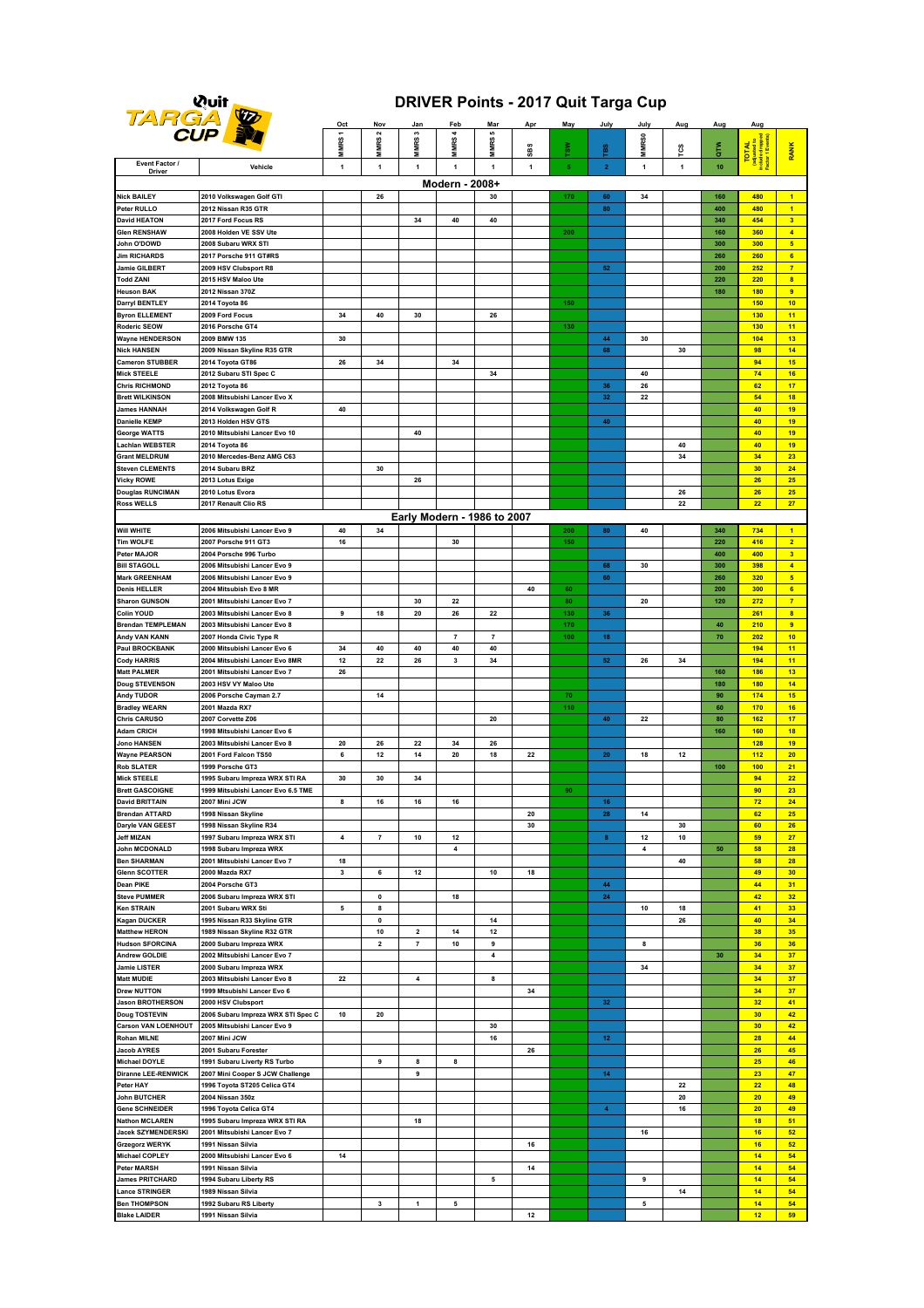# **Quit**<br>TARGA

### **DRIVER Points - 2017 Quit Targa Cup**

| --                                                                                                                                                                                                                                                                                              |                                                    | Oct                                     | N٥۱                                 | Jan              | Feb                                 | Mar       | Apı | May | July            | July                    | Aug | Aug        | Auc                                                         |                                           |
|-------------------------------------------------------------------------------------------------------------------------------------------------------------------------------------------------------------------------------------------------------------------------------------------------|----------------------------------------------------|-----------------------------------------|-------------------------------------|------------------|-------------------------------------|-----------|-----|-----|-----------------|-------------------------|-----|------------|-------------------------------------------------------------|-------------------------------------------|
|                                                                                                                                                                                                                                                                                                 | <b>CUP</b>                                         | $\overline{\phantom{0}}$<br><b>MMRS</b> | $\mathbf{\tilde{z}}$<br><b>MMRS</b> | m<br><b>MMRS</b> | <b>MMRS</b>                         | u)<br>MRS | SBS | š   | p               | MR <sub>SO</sub>        | ၓ   | ₹<br>G™    | TOTAL<br>(adjusted to<br>nelude dropped<br>Factor 1 Events) | <b>RANK</b>                               |
| Event Factor /                                                                                                                                                                                                                                                                                  | Vehicle                                            | 1                                       | $\mathbf{1}$                        | $\mathbf{1}$     | 1                                   | Ξ<br>1    | 1   | 5   | $\overline{2}$  | 1                       | 1   | 10         |                                                             |                                           |
| <b>Driver</b><br>Goran HAJDIN                                                                                                                                                                                                                                                                   | 1993 Nissan Skyline R32 GTR                        | $\overline{\mathbf{2}}$                 |                                     |                  |                                     |           | 9   |     |                 |                         |     |            | 11                                                          | 60                                        |
| Shane EDWARDS                                                                                                                                                                                                                                                                                   | 2006 Holden SS Crewman                             |                                         |                                     |                  |                                     |           | 10  |     |                 |                         |     |            | 10                                                          | 61                                        |
| Craig HENDRY                                                                                                                                                                                                                                                                                    | 1991 Nissan Silvia                                 |                                         |                                     |                  |                                     |           |     |     | 10 <sub>1</sub> |                         |     |            | 10                                                          | 61                                        |
| Joanne MCILROY                                                                                                                                                                                                                                                                                  | 2000 Subaru Impreza WRX                            |                                         | 4                                   |                  |                                     | 6         |     |     |                 |                         |     |            | 10                                                          | 61                                        |
| Razvan VLAD                                                                                                                                                                                                                                                                                     | 2006 Ford Fiesta ST                                |                                         |                                     |                  | 9                                   |           |     |     |                 |                         |     |            | $\overline{9}$                                              | 64                                        |
| <b>Glyn GILBERT</b>                                                                                                                                                                                                                                                                             | 2006 Mitsubishi Lancer Evo 9                       | $\overline{\textbf{7}}$                 |                                     |                  |                                     |           |     |     |                 |                         |     |            | $\overline{7}$<br>$\overline{7}$                            | 65                                        |
| Bryan SMITH<br>Chris BOWLEY                                                                                                                                                                                                                                                                     | 1998 Subaru Impreza WRX<br>2007 Ford Fiesta ST     |                                         | 1                                   | 5                |                                     |           |     |     |                 | 7                       |     |            | $6\phantom{a}$                                              | 65<br>67                                  |
| Hamish HALLIDAY                                                                                                                                                                                                                                                                                 | 2007 Mini JCW Challenge                            |                                         |                                     |                  |                                     |           |     |     | 6               |                         |     |            | $6\phantom{a}$                                              | 67                                        |
| <b>Nick HANSEN</b>                                                                                                                                                                                                                                                                              | 1994 Subaru Impreza WRX STI                        |                                         |                                     |                  |                                     |           |     |     |                 | 6                       |     |            | 6                                                           | 67                                        |
| Keith HAWLEY                                                                                                                                                                                                                                                                                    | 2007 Chevrolet Corvette Z06                        |                                         |                                     | 6                |                                     |           |     |     |                 |                         |     |            | $6\phantom{a}$                                              | 67                                        |
| Alex WHITE                                                                                                                                                                                                                                                                                      | 1992 Nissan Silvia                                 |                                         |                                     |                  | 6                                   |           |     |     |                 |                         |     |            | $6\phantom{a}$                                              | 67                                        |
| Mark GWAZE                                                                                                                                                                                                                                                                                      | 2001 Subaru Impreza WRX                            |                                         | 5                                   |                  |                                     |           |     |     |                 |                         |     |            | 5 <sub>5</sub>                                              | 72                                        |
| <b>Mike ROWSTON</b>                                                                                                                                                                                                                                                                             | 1993 Subaru Liberty                                |                                         |                                     |                  |                                     |           |     |     |                 | 3                       |     |            | $\overline{\mathbf{3}}$                                     | 73                                        |
| Cody SMITH<br>Philip HOOPER                                                                                                                                                                                                                                                                     | 1997 Subaru Impreza WRX STI RA<br>1988 Porsche 944 |                                         |                                     | 3                | $\mathbf{2}$                        |           |     |     |                 |                         |     |            | $\overline{\mathbf{3}}$<br>$\overline{2}$                   | 73<br>75                                  |
| <b>Rob PARISH</b>                                                                                                                                                                                                                                                                               | 1993 Subaru Liberty                                |                                         |                                     |                  |                                     |           |     |     |                 | $\overline{\mathbf{2}}$ |     |            | $\overline{2}$                                              | 75                                        |
| Bert VAN ZUYLEN                                                                                                                                                                                                                                                                                 | 1991 Toyota Celica                                 |                                         |                                     |                  |                                     |           |     |     | $\overline{2}$  |                         |     |            | $\overline{2}$                                              | 75                                        |
| Graeme MACKAY                                                                                                                                                                                                                                                                                   | 2005 Mitsubishi Lancer Evo 9                       | $\overline{1}$                          |                                     |                  |                                     |           |     |     |                 |                         |     |            | $\overline{1}$                                              | 78                                        |
|                                                                                                                                                                                                                                                                                                 |                                                    |                                         |                                     |                  | Late Classic - 1972 to 1985         |           |     |     |                 |                         |     |            |                                                             |                                           |
| <b>Simon LINGFORD</b>                                                                                                                                                                                                                                                                           | 1973 Datsun 240Z                                   | 34                                      | 34                                  | 34               | 34                                  | 40        | 40  | 200 | 80              | 40                      |     | 340        | 808                                                         | $\overline{1}$                            |
| Simon LINE                                                                                                                                                                                                                                                                                      | 1974 Porsche 911 Carrera RS                        |                                         |                                     |                  |                                     |           |     | 170 | 68              |                         |     | 300        | 538                                                         | $\overline{2}$                            |
| <b>Justin GAN</b>                                                                                                                                                                                                                                                                               | 1978 Porsche 911 SC                                |                                         |                                     |                  | 26                                  | 34        |     | 150 |                 | 30                      |     | 200        | 440                                                         | $\overline{\mathbf{3}}$                   |
| <b>Mick BRAY</b>                                                                                                                                                                                                                                                                                | 1975 Holden Torana                                 |                                         |                                     |                  |                                     |           |     |     |                 |                         |     | 400        | 400                                                         | $\overline{4}$                            |
| Phil PEAK                                                                                                                                                                                                                                                                                       | 1988 BMW M3*                                       |                                         | 26                                  |                  | 40                                  |           |     |     | 14              | 34                      |     | 260        | 374                                                         | $5\phantom{1}$                            |
| Graeme MILES                                                                                                                                                                                                                                                                                    | 1981 Holden Commodore                              |                                         |                                     |                  |                                     |           |     | 110 | 32              |                         |     | 220        | 362                                                         | 6                                         |
| <b>Steve CHERRY</b><br>Dave BARTLETT                                                                                                                                                                                                                                                            | 1982 Toyota Starlet<br>1977 Ford Escort Mk 2       |                                         |                                     |                  |                                     |           |     |     |                 |                         |     | 180<br>160 | 180<br>160                                                  | $\overline{7}$<br>$\overline{\mathbf{a}}$ |
| <b>AI BLAKERS</b>                                                                                                                                                                                                                                                                               | 1977 Holden Torana A9X                             |                                         |                                     |                  |                                     |           |     | 130 | 18              |                         |     |            | 148                                                         | 9                                         |
| <b>Brendan ANESBURY</b>                                                                                                                                                                                                                                                                         | 1974 Porsche 911 RS                                | 26                                      |                                     |                  |                                     |           |     | 100 |                 |                         |     |            | 126                                                         | 10                                        |
| <b>Mark DOBSON</b>                                                                                                                                                                                                                                                                              | 1975 Triumph TR7 V8                                | 40                                      | 40                                  | 40               |                                     |           |     |     |                 |                         |     |            | 120                                                         | 11                                        |
| <b>Andrew CARRICK</b>                                                                                                                                                                                                                                                                           | 1975 Ford Escort Mk2                               |                                         |                                     |                  | 30                                  |           | 34  |     | 52              |                         |     |            | 116                                                         | 12                                        |
| <b>Geoff BERKHOUT</b>                                                                                                                                                                                                                                                                           | 1980 Mazda RX7                                     |                                         |                                     |                  | 22                                  |           |     |     | 60              |                         |     |            | 82                                                          | 13                                        |
| <b>Alex ANDERSON</b>                                                                                                                                                                                                                                                                            | 1975 Porsche 911                                   |                                         | 22                                  | 22               | 16                                  |           |     |     | 16              |                         |     |            | 76                                                          | 14                                        |
| Wade ANDERSON                                                                                                                                                                                                                                                                                   | 1975 Porsche 911                                   |                                         | 20                                  | 20               |                                     |           |     |     | 24              |                         |     |            | 64                                                          | 15                                        |
| John FOWLER<br><b>Tim DAVIES</b>                                                                                                                                                                                                                                                                | 1979 Porsche 911SC<br>1974 Porsche IROC RS         | 30                                      | 30                                  |                  |                                     |           |     |     | 44              |                         |     |            | 60<br>44                                                    | 16<br>17                                  |
| Damien RYKERS                                                                                                                                                                                                                                                                                   | 1981 Holden Commodore VH Grp 3                     |                                         |                                     | 26               | 18                                  |           |     |     |                 |                         |     |            | 44                                                          | 17                                        |
| Daniel WEBB                                                                                                                                                                                                                                                                                     | 1975 Ford Escort Mk2                               |                                         |                                     | 18               |                                     |           |     |     |                 |                         | 26  |            | 44                                                          | 17                                        |
| Sean ARTHUR                                                                                                                                                                                                                                                                                     | 1986 Nissan Skyline                                |                                         |                                     |                  |                                     |           |     |     | 40              |                         |     |            | 40                                                          | 20                                        |
| John WEBB                                                                                                                                                                                                                                                                                       | 1976 Porsche Carrera 3.0                           |                                         |                                     |                  |                                     |           |     |     |                 |                         | 40  |            | 40                                                          | 20                                        |
| Anthony LIST                                                                                                                                                                                                                                                                                    | 1980 Ford Escort MK2 RS2000                        |                                         |                                     |                  |                                     |           |     |     | 36              |                         |     |            | 36                                                          | 22                                        |
| Nick RAHIMTULLA                                                                                                                                                                                                                                                                                 | 1973 Alfa Romeo                                    |                                         |                                     |                  |                                     |           |     |     |                 |                         | 34  |            | 34                                                          | 23                                        |
| <b>Jared BEVAN</b>                                                                                                                                                                                                                                                                              | 1979 Mazda RX7                                     |                                         |                                     |                  |                                     |           | 30  |     |                 |                         |     |            | 30                                                          | 24                                        |
| <b>Brad KIDD</b>                                                                                                                                                                                                                                                                                | 1978 Porsche 911 IROC RS                           |                                         |                                     | 30               |                                     |           |     |     |                 |                         |     |            | 30                                                          | 24                                        |
| Gavin Little                                                                                                                                                                                                                                                                                    | 1984 Rover SD1 Vanden Plas<br>1974 Ford Escort     |                                         |                                     |                  |                                     |           |     |     |                 |                         | 30  |            | 30<br>28                                                    | 24<br>27                                  |
| lan HILLS<br>Dan ADAMS                                                                                                                                                                                                                                                                          | 1974 Toyota Corolla KE30                           |                                         |                                     |                  | 20                                  |           |     |     | 28              |                         |     |            | 20                                                          | 28                                        |
| Carl RATTENBURY                                                                                                                                                                                                                                                                                 | 1977 Vauxhall Chevette                             |                                         |                                     |                  |                                     |           |     |     | 20              |                         |     |            | 20                                                          | 28                                        |
| Trevor ALLEN                                                                                                                                                                                                                                                                                    | 1975 Ford Escort Mk2                               |                                         |                                     | 16               |                                     |           |     |     |                 |                         |     |            | 16                                                          | 30                                        |
| 1985 model run on                                                                                                                                                                                                                                                                               |                                                    |                                         |                                     |                  | <b>Early Classic - 1947 to 1971</b> |           |     |     |                 |                         |     |            |                                                             |                                           |
| <b>Simon GUNSON</b>                                                                                                                                                                                                                                                                             | 1971 Ford Capri Perana                             | 40                                      | 40                                  | 40               | 40                                  | 40        |     | 200 | 80              | 40                      |     | 400        | 880                                                         | $\overline{1}$                            |
| <b>Bruce LAKE</b>                                                                                                                                                                                                                                                                               | 1971 Datsun 240Z                                   | 34                                      | 34                                  | 34               | 34                                  |           |     | 170 | 60              |                         |     | 300        | 666                                                         | $\overline{2}$                            |
| <b>David BLAINEY</b>                                                                                                                                                                                                                                                                            | 1970 Porsche 911                                   |                                         |                                     |                  |                                     |           |     | 150 | 36              |                         |     | 340        | 526                                                         | 3                                         |
| <b>Kim STEWART</b>                                                                                                                                                                                                                                                                              | 1965 Ford Mustang GT 350                           |                                         |                                     |                  |                                     |           |     |     | 28              |                         |     | 260        | 288                                                         | $\blacktriangleleft$                      |
| Paul CRUTE                                                                                                                                                                                                                                                                                      | 1965 Ford Mustang                                  |                                         |                                     |                  |                                     |           |     |     | 44              |                         |     | 220        | 264                                                         | $\overline{\mathbf{5}}$                   |
| <b>Wayne TURNER</b>                                                                                                                                                                                                                                                                             | 1964 Ford Sprint                                   |                                         |                                     |                  |                                     |           |     |     | 24              |                         |     | 200        | 224                                                         | $6\phantom{a}$                            |
| <b>Bob FISHER</b><br>Paul PERNECHELLE                                                                                                                                                                                                                                                           | 1967 Triumph TR4a<br>1970 Ford Falcon XY           |                                         |                                     |                  |                                     |           |     |     |                 |                         |     | 180<br>160 | <b>180</b><br>160                                           | $\overline{7}$<br>$\overline{\mathbf{8}}$ |
| <b>Jurgen LUNSMANN</b>                                                                                                                                                                                                                                                                          | 1971 Ford Capri Perana                             |                                         |                                     |                  |                                     |           |     |     | 68              |                         |     |            | 68                                                          | $\overline{9}$                            |
| <b>Buron ELLEMENT</b>                                                                                                                                                                                                                                                                           | 1963 Ford Anglia                                   |                                         |                                     |                  |                                     |           |     |     | 52              |                         |     |            | 52                                                          | 10                                        |
| Roger DICKSON                                                                                                                                                                                                                                                                                   | 1969 Ford Falcon XW                                |                                         |                                     |                  |                                     |           |     |     | 40              |                         |     |            | 40                                                          | 11                                        |
| Mitchel CLARKE                                                                                                                                                                                                                                                                                  | 1970 Datsun 1600                                   |                                         |                                     |                  |                                     |           |     |     | 32              |                         |     |            | 32                                                          | 12                                        |
| <b>Andrew GOLDIE</b>                                                                                                                                                                                                                                                                            | 1969 Porsche 911                                   | 30                                      |                                     |                  |                                     |           |     |     |                 |                         |     |            | 30                                                          | 13                                        |
| Sailesh MUKUNDALA                                                                                                                                                                                                                                                                               | 1969 Porsche 911                                   |                                         |                                     |                  |                                     | 24        |     |     |                 |                         |     |            | 24                                                          | 14                                        |
| <b>*SHANNONS</b><br><b>Wuit</b><br><b><i>Quit</i></b><br>GT FABRICATION<br>BUSSELTON<br><b>TARGA</b><br><b>TARGA</b> FARMAC<br><b>TARGA</b><br>TARGA<br><b>TARGA</b><br>TARMAC<br>RALLY<br>RALLYSPRINT <sup>1</sup> 1<br><b>SOUTH WEST</b><br>'17<br>17<br><b>WEST</b><br><b>BUNBURY SPRINT</b> |                                                    |                                         |                                     |                  |                                     |           |     |     |                 |                         |     |            |                                                             |                                           |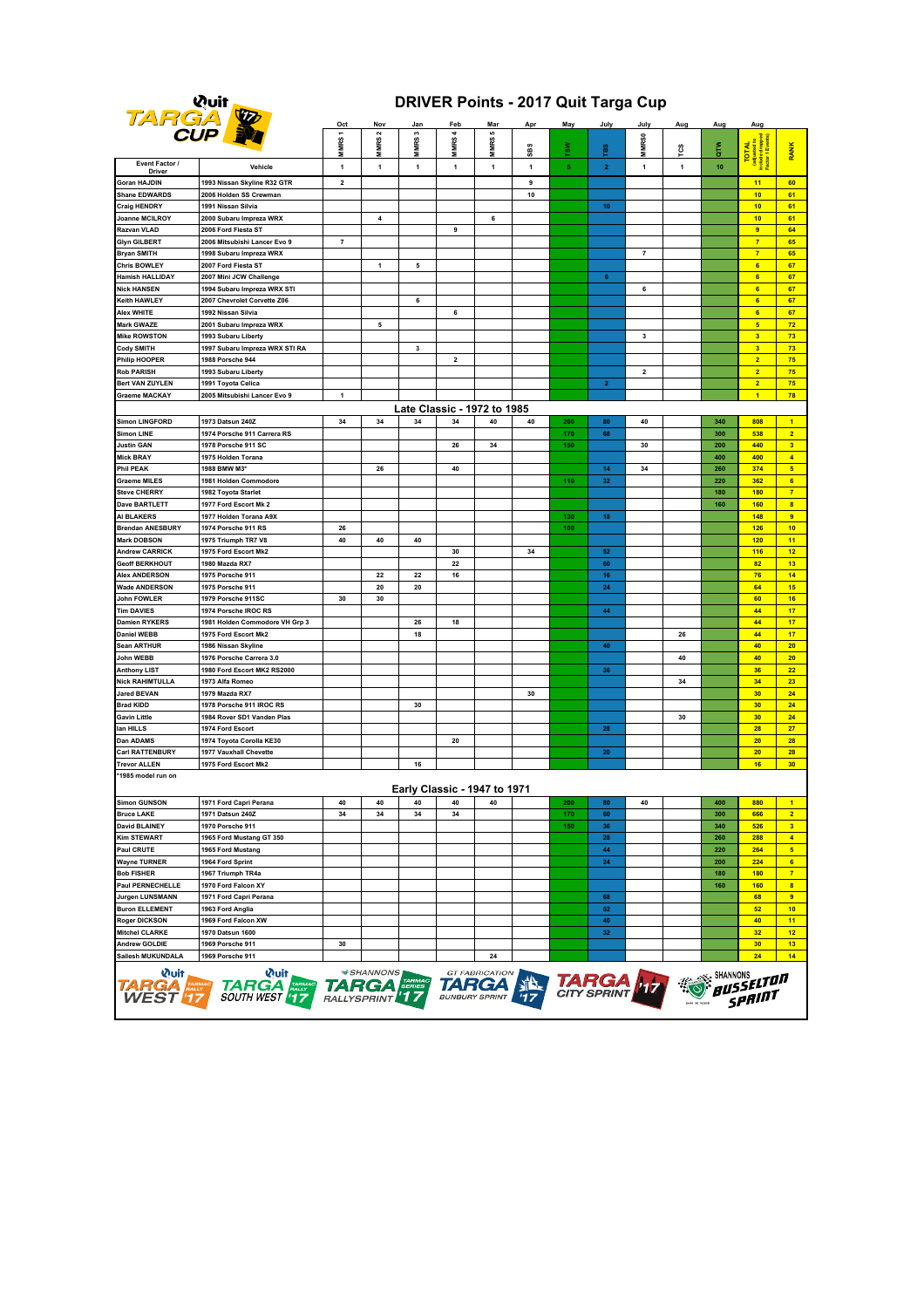| <b>Wuit</b> |    |
|-------------|----|
|             | 77 |
| ÷<br>- 7    |    |

#### **CO-DRIVER Points - 2017 Quit Targa Cup**

| w                                             | <b>CUP</b>                                                     | Oct                 | Nov               | Jan                     | Fet                         | Mar<br>$\mathfrak{a}$ | Apr | May       | July                                 | July              | Aug          | Aug        | Aug                |                                                 |
|-----------------------------------------------|----------------------------------------------------------------|---------------------|-------------------|-------------------------|-----------------------------|-----------------------|-----|-----------|--------------------------------------|-------------------|--------------|------------|--------------------|-------------------------------------------------|
|                                               |                                                                | MMRS <sub>1</sub>   | MMRS <sub>2</sub> | MMRS <sub>3</sub>       | MMRS 4                      | <b>MMRS</b>           | SBS | rs»       | p                                    | MMR <sub>S0</sub> | τcs          | <b>R</b>   | TOTAL <sup>1</sup> |                                                 |
| Event Factor /                                | Vehicle                                                        | $\mathbf{1}$        | $\mathbf{1}$      | 1                       | $\mathbf{1}$                | $\mathbf{1}$          | 1   | ${\bf 5}$ | $\mathbf{2}$                         | $\mathbf{1}$      | $\mathbf{1}$ | 10         |                    | <b>RANK</b>                                     |
| Driver                                        |                                                                |                     |                   |                         | Modern - 2008+              |                       |     |           |                                      |                   |              |            |                    |                                                 |
| <b>Jimmy MARQUET</b>                          | 2012 Nissan R35 GTR                                            |                     |                   |                         |                             |                       |     |           | 80                                   |                   |              | 400        | 480                | $\blacksquare$                                  |
| Kyle O'NEIL                                   | 2010 VW Golf GTI                                               |                     |                   |                         |                             | 30                    |     | 170       | 60                                   | 34                |              | 160        | 454                | $\overline{2}$                                  |
| Caleb ASH                                     | 2017 Ford Focus RS                                             |                     |                   | 34                      | 40                          | 40                    |     |           |                                      |                   |              | 340        | 454                | $\overline{2}$                                  |
| <b>Krystle MCDONALD</b><br>Philip CONNEELY    | 2008 Holden VE SSV Ute<br>2008 Subaru WRX STI                  |                     |                   |                         |                             |                       |     | 200       |                                      |                   |              | 140<br>300 | 340<br>300         | $\blacktriangleleft$<br>$\overline{\mathbf{5}}$ |
| Barry OLIVER                                  | 2017 Porsche 911 GT3RS                                         |                     |                   |                         |                             |                       |     |           |                                      |                   |              | 260        | 260                | 6                                               |
| <b>Greg ALLEN</b>                             | 2009 HSV Clubsport R8                                          |                     |                   |                         |                             |                       |     |           | ${\bf 52}$                           |                   |              | 200        | 252                | $\overline{7}$                                  |
| <b>Jonathon MORTIMER</b>                      | 2015 HSV Maloo Ute                                             |                     |                   |                         |                             |                       |     |           |                                      |                   |              | 220        | 220                | $\mathbf{8}$                                    |
| <b>Roger TAN</b><br><b>Detlaf KLATT</b>       | 2012 Nissan370Z<br>2014 Toyota 86                              |                     |                   |                         |                             |                       |     | 150       |                                      |                   |              | 180        | <b>180</b><br>150  | $\overline{9}$<br>10 <sub>1</sub>               |
| Alex BUTLER                                   | 2009 BMW 135                                                   | 30                  |                   |                         | 34                          |                       |     |           | 44                                   | 30                |              |            | 138                | 11                                              |
| Lilian CHOO                                   | 2016 Porsche GT4                                               |                     |                   |                         |                             |                       |     | 130       |                                      |                   |              |            | 130                | 12                                              |
| <b>Brandon SCANDRETT</b>                      | 2009 Nissan Skyline R35 GTR                                    |                     |                   |                         |                             |                       |     |           | 68                                   |                   |              |            | 68                 | 13                                              |
| <b>Dean COURT</b><br>Leanne RICHMOND          | 2009 Ford Focus<br>2012 Toyota 86                              |                     | 40                |                         |                             | 26                    |     |           | 36                                   | 26                |              |            | 66<br>62           | 14<br>15                                        |
| <b>Chris GARVEY</b>                           | 2013 Holden HSV GTS                                            |                     |                   |                         |                             |                       |     |           | 40                                   |                   |              |            | 40                 | 16                                              |
| Cameron STUBBER                               | 2014 Volkswagen Golf R                                         | 40                  |                   |                         |                             |                       |     |           |                                      |                   |              |            | 40                 | 16                                              |
| Kerry WATTS                                   | 2010 Mitsubishi Lancer Evo 10                                  |                     |                   | 40                      |                             |                       |     |           |                                      |                   |              |            | 40                 | 16                                              |
| Laura SWINDEN<br>James HANNAH                 | 2012 Subaru STI Spec C<br>2014 Toyota GT86                     |                     | 34                |                         |                             |                       |     |           |                                      | 40                |              |            | 40<br>34           | 16<br>20                                        |
| <b>Wayne HENDERSON</b>                        | 2012 Subaru STI Spec C                                         |                     |                   |                         |                             | 34                    |     |           |                                      |                   |              |            | 34                 | 20                                              |
| <b>Travis MORRIS</b>                          | 2009 Ford Focus                                                | 34                  |                   |                         |                             |                       |     |           |                                      |                   |              |            | 34                 | 20                                              |
| Matthew EDGAR                                 | 2008 Mitsubishi Lancer Evo X                                   |                     |                   |                         |                             |                       |     |           | 32                                   |                   |              |            | 32                 | 23                                              |
| <b>Steven CLEMENTS</b><br><b>Dean MCLARDY</b> | 2014 Subaru BRZ<br>2009 Ford Focus                             |                     | 30                | 30                      |                             |                       |     |           |                                      |                   |              |            | 30<br>30           | 24<br>24                                        |
| Steph ESTERBAUER                              | 2013 Lotus Exige                                               |                     |                   | 26                      |                             |                       |     |           |                                      |                   |              |            | 26                 | 26                                              |
| Ashlee MEULLER                                | 2014 Toyota GT86                                               | 26                  |                   |                         |                             |                       |     |           |                                      |                   |              |            | 26                 | 26                                              |
| Phil PEAK                                     | 2010 Volkswagen Golf GTI                                       |                     | 26                |                         |                             |                       |     |           |                                      |                   |              |            | 26                 | 26                                              |
| <b>Cassandra WILKINSON</b>                    | 2008 Mitsubishi Lancer Evo X                                   |                     | a                 |                         |                             |                       |     |           |                                      | 22                |              |            | 22                 | 29                                              |
|                                               |                                                                |                     |                   |                         | Early Modern - 1986 to 2007 |                       |     |           |                                      |                   |              |            |                    |                                                 |
| <b>Matt THOMPSON</b><br><b>Glenys STAGOLL</b> | 2006 Mitsubishi Lancer Evo 9<br>2001 Mitsubishi Lancer Evo 7   |                     |                   |                         |                             |                       |     | 200<br>80 | 80<br>68                             | 40<br>30          |              | 340<br>300 | 660<br>478         | $\blacktriangleleft$<br>$\overline{2}$          |
| <b>Tim MILLS</b>                              | 2007 Porsche GT3                                               | 18                  |                   |                         | 30                          |                       |     | 150       |                                      |                   |              | 220        | 418                | 3 <sup>2</sup>                                  |
| <b>Ben SEARCY</b>                             | 2004 Porsche 996 Turbo                                         |                     |                   |                         |                             |                       |     |           |                                      |                   |              | 400        | 400                | $\overline{4}$                                  |
| <b>Steph ESTERBAUER</b>                       | 2007 Honda Civic Type R                                        |                     |                   |                         |                             | 8                     |     |           | 60                                   | 34                |              | 260        | 362                | $\sqrt{5}$                                      |
| Keian GUY<br><b>Richard WRAIT</b>             | 2004 Mitsubish Evo 8 MR<br>2003 Mitsubishi Lancer Evo 8        |                     | 18                | 20                      | 26                          | 26                    | 40  | 60<br>130 |                                      |                   |              | 200        | 300<br>220         | 6 <sup>1</sup><br>$\overline{7}$                |
| <b>Peter HOWLETT</b>                          | 2003 Mitsubishi Lancer Evo 8                                   |                     |                   |                         |                             |                       |     | 170       |                                      |                   |              | 40         | 210                | $\mathbf{8}$                                    |
| Madelin KIRKHOUSE                             | 2007 Honda Civic Type R                                        |                     |                   |                         | $\overline{7}$              |                       |     | 100       | 18                                   |                   |              | 70         | 195                | 9                                               |
| <b>Tina FRANK</b>                             | 1999 Mtsubishi Lancer Evo 6                                    |                     |                   |                         |                             |                       | 34  |           |                                      |                   |              | 160        | 194                | 10                                              |
| <b>Aaron STEVENSON</b><br>Jacob ZURZOLO       | 2003 HSV VY Maloo Ute<br>2004 Mitsubishi Lancer Evo 8MR        | 14                  | 22                | 26                      | 3                           | 34                    |     |           | 52                                   | 26                |              | 180        | <b>180</b><br>174  | 11<br>12                                        |
| <b>Helen LUNSMANN</b>                         | 2001 Mitsubishi Lancer Evo 7                                   |                     |                   | 30                      |                             |                       |     |           |                                      | 20                |              | 120        | 170                | 13                                              |
| <b>Jeremy WEARN</b>                           | 2001 Mazda RX7                                                 |                     |                   |                         |                             |                       |     | 110       |                                      |                   |              | 60         | 170                | 13                                              |
| <b>Brad BIRD</b>                              | 2006 Porsche Cayman                                            |                     |                   |                         |                             |                       |     | 70        |                                      |                   |              | 90         | <b>160</b>         | 15                                              |
| Matt JAMES-WALLACE<br><b>Richard HARBRON</b>  | 2000 Mitsubishi Lancer Evo 6<br>2004 Porsche GT3               |                     | 40                | 40                      | 40                          | 40                    |     |           | 44                                   |                   |              | 100        | <b>160</b><br>144  | 15<br>17                                        |
| <b>Peter CRICH</b>                            | 1998 Mitsubishi Lancer Evo 6                                   |                     |                   |                         |                             |                       |     |           |                                      |                   |              | 140        | 140                | 18                                              |
| <b>Christian GUEST</b>                        | 2003 Mitsubishi Lancer Evo 8                                   | 22                  | 26                | 22                      | 34                          | 30                    |     |           |                                      |                   |              |            | 134                | 19                                              |
| <b>Mitch GRAY</b>                             | 2007 Chevrolet Corvette Z06<br>2001 Ford Falcon TS50           |                     |                   |                         |                             |                       |     |           | 40                                   |                   |              | 80         | 120                | 20                                              |
| <b>Bruce JONES</b><br>Kate LAW                | 1999 Mitsubishi Lancer Evo 6.5 TME                             | $\scriptstyle\rm 7$ | $12$              | 14                      | 20                          |                       | 22  | 90        | ${\bf 20}$                           | 18                |              |            | 106<br>90          | 21<br>22                                        |
| <b>Cindy GIELINGH-JONES</b>                   | 2000 Subaru Impreza WRX                                        |                     | 4                 |                         |                             | $\overline{7}$        |     |           |                                      | 5                 |              | 50         | 66                 | 23                                              |
| <b>Jonathon BOOTH</b>                         | 1998 Nissan Skyline                                            |                     |                   |                         |                             |                       | 20  |           | 28                                   |                   |              |            | 48                 | 24                                              |
| Jason YOUD                                    | 2003 Mitsubishi Lancer Evo 8                                   | 10                  |                   |                         |                             |                       |     |           | 36                                   |                   |              |            | 46                 | 25                                              |
| <b>Sandy WATERS</b><br>Michael COPLEY         | 1995 Subaru Impreza WRX STI RA<br>2000 Mitsubishi Lancer Evo 6 | 34<br>40            |                   |                         |                             |                       |     |           |                                      |                   |              |            | 41<br>40           | 26<br>27                                        |
| <b>Alfredo MAZZA</b>                          | 1989 Nissan Skyline R32 GTR                                    |                     | 10                | $\overline{\mathbf{2}}$ | 14                          | 14                    |     |           |                                      |                   |              |            | 40                 | 27                                              |
| Anna MERLO                                    | 2000 Mazda RX7                                                 | 4                   | 6                 | $12\,$                  |                             |                       | 18  |           |                                      |                   |              |            | 40                 | 27                                              |
| <b>Nathan PEARCE</b>                          | 1991 Subaru Liverty RS Turbo                                   |                     | 9                 |                         | 8                           |                       |     |           |                                      | 22                |              |            | 39                 | 30                                              |
| <b>Simon GLOSSOP</b><br><b>Mark HEVRON</b>    | 1997 Subaru Impreza WRX STI<br>2002 Mitsubishi Lancer Evo 7    | 5                   |                   | 10                      |                             | 5                     |     |           | 8                                    | 12                |              | 30         | 35<br>35           | 31<br>31                                        |
| <b>Paul KREATER</b>                           | 2006 Mitsubishi Lancer Evo 9                                   |                     | 34                |                         |                             |                       |     |           |                                      |                   |              |            | 34                 | 33                                              |
| Margaret O'FARRELL                            | 1995 Subaru Impreza WRX STI RA                                 |                     |                   | 34                      |                             |                       |     |           |                                      |                   |              |            | 34                 | 33                                              |
| <b>David ALBINSON</b>                         | 2000 HSV Clubsport                                             |                     |                   |                         |                             |                       |     |           | $\bf{32}$                            |                   |              |            | 32                 | 35                                              |
| <b>Jess FORWARD</b><br><b>Rohan MILNE</b>     | 2006 Subaru Impreza WRX STI Spec C                             | $12$                | 20                |                         |                             |                       |     |           |                                      |                   |              |            | 32                 | 35                                              |
| <b>David BRITTAIN</b>                         | 2007 Mini JCW<br>2007 Mini JCW                                 |                     |                   |                         | 16                          | 18                    |     |           | $16\phantom{.}$<br>$12 \overline{ }$ |                   |              |            | 32<br>30           | 35<br>38                                        |
| <b>Stuart MACKENZIE</b>                       | 1998 Nissan Skyline R34                                        |                     |                   |                         |                             |                       | 30  |           |                                      |                   |              |            | 30                 | 38                                              |
| <b>Ben TUCK</b>                               | 2001 Mitsubishi Lancer Evo 7                                   | 30                  |                   |                         |                             |                       |     |           |                                      |                   |              |            | 30                 | 38                                              |
| <b>Nadine WHITE</b>                           | 1995 Subaru Impreza WRX STI RA                                 |                     | 30                |                         |                             |                       |     |           |                                      |                   |              |            | 30 <sub>2</sub>    | 38                                              |
| <b>Bob DIX</b><br>Sam MUDIE                   | 2001 Subaru Forester<br>2003 Mitsubishi Lancer Evo 8           | 26                  |                   |                         |                             |                       | 26  |           |                                      |                   |              |            | 26<br>26           | 42<br>42                                        |
| Dani MEINEMA                                  | 2007 Mini JCW                                                  | 9                   | 16                |                         |                             |                       |     |           |                                      |                   |              |            | 25                 | 44                                              |
| <b>Bruce ROBINS</b>                           | 2006 Subaru Impreza WRX STI                                    |                     |                   |                         |                             |                       |     |           | 24                                   |                   |              |            | 24                 | 45                                              |
| <b>Blake PEARCE</b>                           | 2007 Corvette Z06                                              |                     |                   |                         |                             | 22                    |     |           |                                      |                   |              |            | 22                 | 46                                              |
| <b>Diane WILLIAMS</b>                         | 2001 Mitsubishi Lancer Evo 7                                   |                     |                   |                         | 22                          |                       |     |           |                                      |                   |              |            | 22                 | 46                                              |
| Hannah JONES<br><b>Mark SFORCINA</b>          | 2002 Ford Falcon TS50<br>2000 Subaru Impreza WRX               |                     | 2                 |                         |                             | 20<br>$10\,$          |     |           |                                      | 8                 |              |            | 20<br>20           | 48<br>48                                        |
| <b>Tim SHARMAN</b>                            | 2001 Mitsubishi Lancer Evo 7                                   | 20                  |                   |                         |                             |                       |     |           |                                      |                   |              |            | 20 <sub>2</sub>    | 48                                              |
| Danny CERRO                                   | 2006 Subaru Impreza WRX STI                                    |                     |                   |                         | 18                          |                       |     |           |                                      |                   |              |            | 18                 | 51                                              |
| Janine MCLAREN                                | 1995 Subaru Impreza WRX STI RA                                 |                     |                   | 18                      |                             |                       |     |           |                                      |                   |              |            | 18                 | 51                                              |
| Paul BROCKBANK                                | 2000 Mitsubishi Lancer Evo 6                                   | 16                  |                   |                         |                             |                       |     |           |                                      |                   |              |            | 16                 | 53                                              |
| <b>Steven CLEMENTS</b><br>Peter MARSH         | 2001 Mitsubishi Lancer Evo 7<br>1991 Nissan Silvia             |                     |                   |                         |                             |                       | 16  |           |                                      | 16                |              |            | 16<br>16           | 53<br>53                                        |
| <b>Travis MORRIS</b>                          | 1995 Nissan R33 Skyline GTR                                    |                     |                   |                         |                             | 16                    |     |           |                                      |                   |              |            | 16                 | 53                                              |
| Du PREEZ                                      | 2007 Mini JCW                                                  |                     |                   | 16                      |                             |                       |     |           |                                      |                   |              |            | 16                 | 53                                              |
| <b>Doug THOMPSON</b>                          | 1992 Subaru RS Liberty                                         |                     | 3                 | $\mathbf{1}$            | 5                           |                       |     |           |                                      | 6                 |              |            | 15                 | 58                                              |
| <b>David BLAINEY</b><br>Hamish HALLIDAY       | 2006 Porsche Cayman 2.7<br>2007 Mini JCW Challenge             |                     | 14                |                         |                             |                       |     |           | 14 <sub>1</sub>                      |                   |              |            | 14<br>14           | 59<br>59                                        |
| Shaun JONES-BEATON                            | 1998 Nissan Skyline R34                                        |                     |                   |                         |                             |                       |     |           |                                      | 14                |              |            | 14                 | 59                                              |
| <b>Jason MOORE</b>                            | 2001 Subaru WRX Sti                                            | 6                   | 8                 |                         |                             |                       |     |           |                                      |                   |              |            | 14                 | 59                                              |